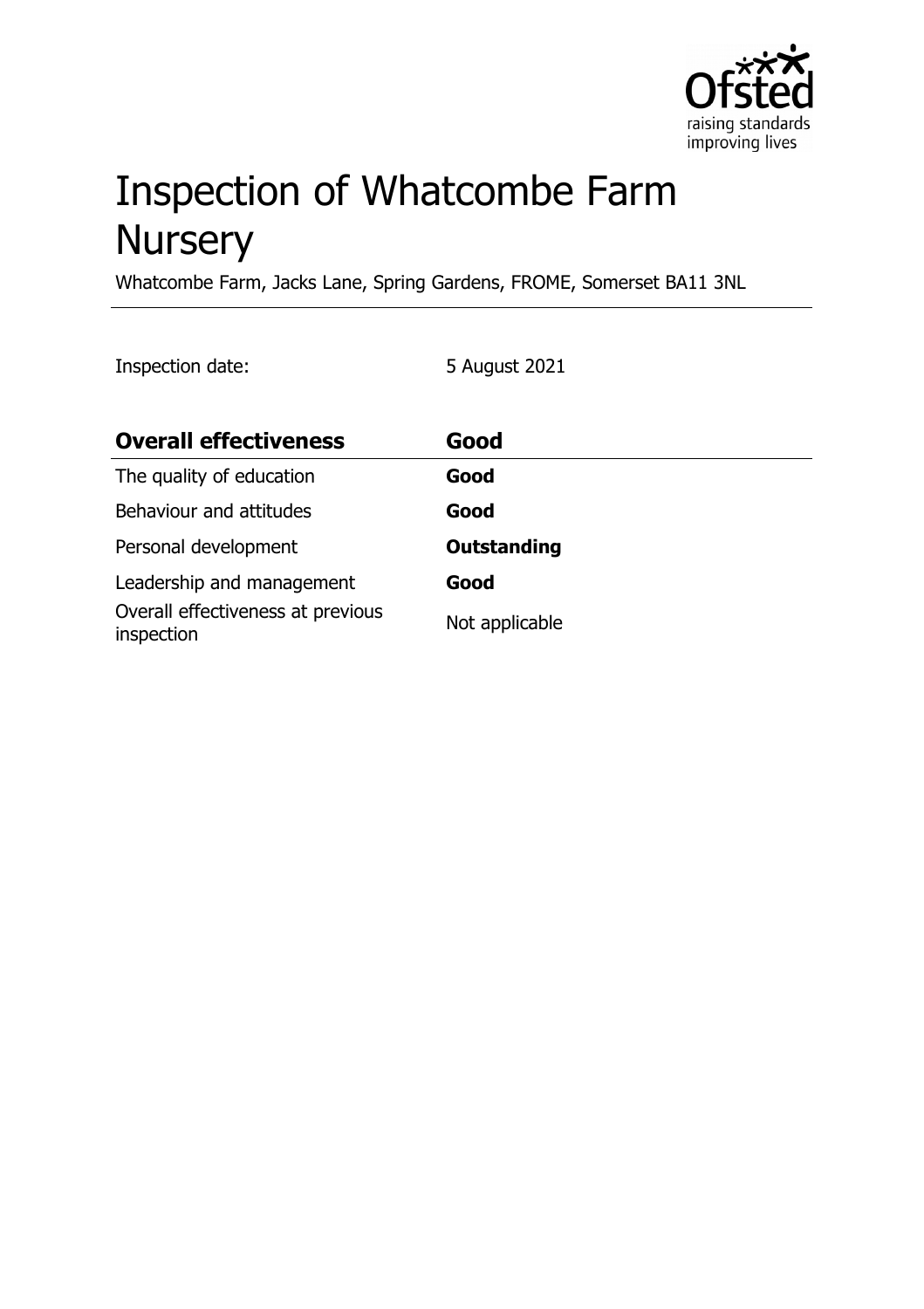

# **What is it like to attend this early years setting?**

## **The provision is good**

Children show great enthusiasm as they arrive at Whatcombe Farm Nursery, ready for their day to begin. They are met at the nursery door by staff who welcome them warmly, which supports children to feel safe and secure. Staff promote a charming and nurturing environment, which promotes close and trusting relationships with the children. Children are eager and excited to immerse themselves in the broad range of learning opportunities available from the moment they arrive at the setting.

Children show high levels of confidence and independence as they relish the opportunity to carry out small tasks. For example, children are involved in growing various fruits and vegetables in the garden and then have the opportunity to harvest these ready for their mealtimes. This also develops their knowledge and understanding of where their food has come from and how it is made. Children are enthusiastic learners and have positive attitudes to learning. They show high levels of interest in all the activities available. For example, children show delight as they use various storytelling props to retell the 'Billy Goats Gruff' story.

Due to the COVID-19 (coronavirus) pandemic, parents are unable to enter the nursery building. Staff utilise the outside space to share detailed information with parents about their child's day. This means daily discussions can take place with appropriate social distancing. Staff make good use of electronic communications to ensure information about their child's progress is shared effectively with parents. Therefore, this has had no impact on children's learning and development.

## **What does the early years setting do well and what does it need to do better?**

- $\blacksquare$  The provider and the manager are extremely passionate about developing children's awareness and understanding of diversity and what makes them unique. They have developed an exceptional range of experiences to enrich and inspire children's knowledge about the world in which we live. For example, children greatly benefit from virtual learning opportunities with local children's authors, who enhance their knowledge of coastal pollution. Staff provide children with a variety of stimulating activities and skills that will help them to succeed in their next chapter of learning. For example, children benefit from daily trips to the woodlands and weekly music and movement sessions. Staff give a high priority to ensuring that children are able to express their feelings.
- $\blacksquare$  The provider is committed to providing children and families with the highest level of care and learning. The provider and the manager are good role models for staff. They interact and engage well with the children, demonstrating effective teaching skills. The special educational needs coordinator works closely with other professionals and staff members to ensure all children are making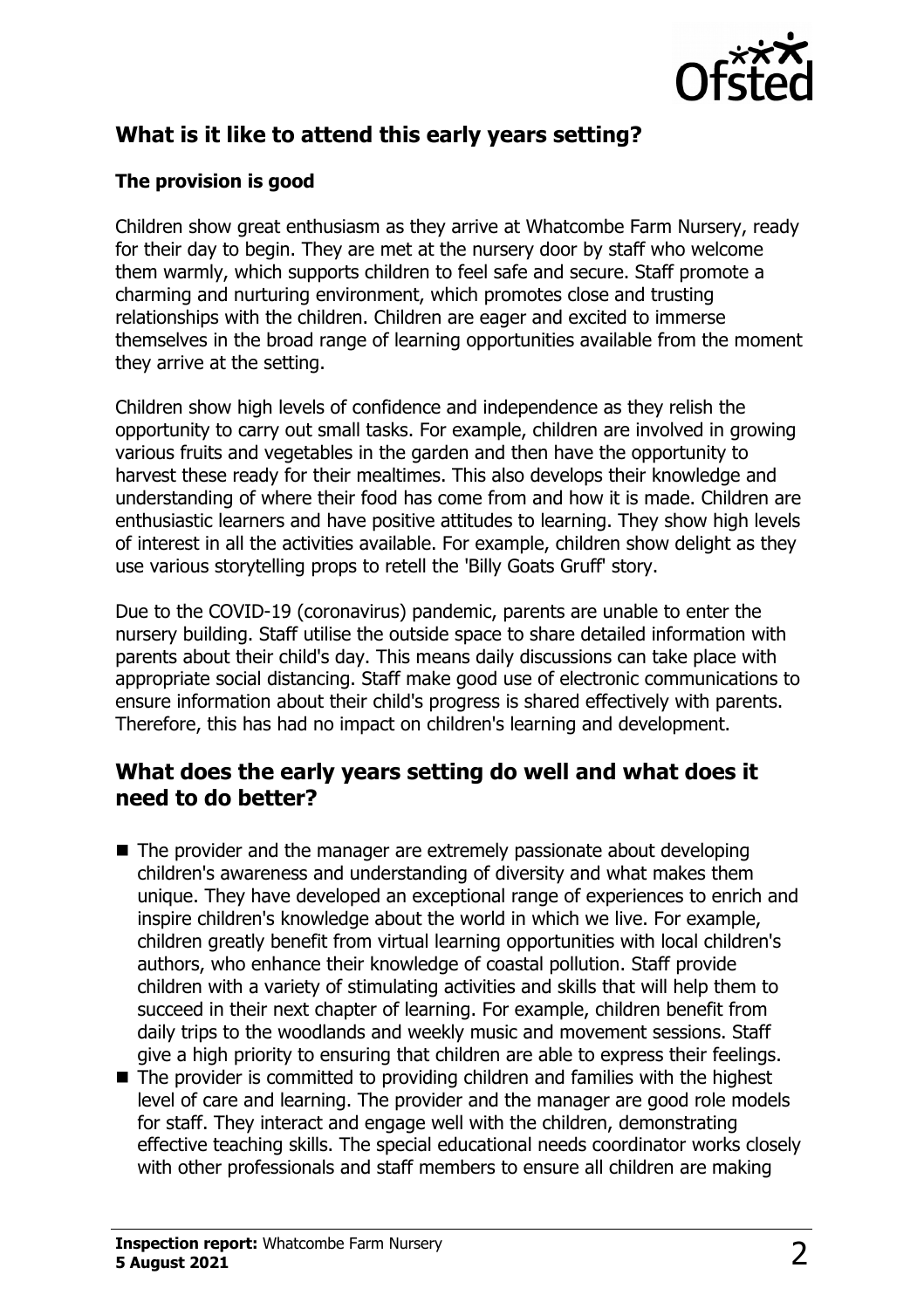

high levels of progress in their learning. Each member of staff speaks passionately about their role within the setting. The staff meet regularly with the provider to share their knowledge, ideas and professional development.

- Partnerships with parents are good. Parents describe the setting as 'unique and calm' and feel the staff are 'nurturing' and 'motherly'. They comment very positively on the range of learning opportunities on offer, particularly outdoors. Parents feel that their children have made good progress since starting at the setting and there is a good two-way exchange of communication and information. Staff prepare children well for their next stage of learning.
- $\blacksquare$  Staff have high expectations for all children. Children show a willingness to learn and demonstrate good levels of engagement. However, sometimes when staff deliver whole group activities, some children become restless and disengaged. This, occasionally, distracts other children who are deeply involved in their learning.
- $\blacksquare$  In general, staff support children well to develop positive behaviours to enhance their future learning. For example, staff engage children in a variety of games and activities to support children's understanding of sharing and turn taking. Managers implement effective strategies to support children should they struggle to concentrate or focus on activities. However, on occasions, not all staff are consistent in using these strategies to raise children's learning to the highest level.

## **Safeguarding**

The arrangements for safeguarding are effective.

All staff have a strong understanding of their role to protect children from harm. They know the possible signs of abuse and understand wider issues surrounding child protection, such as how young children might be exposed to extreme views. Staff are fully aware of what to do if they have any concerns about a child's welfare. All staff attend regular safeguarding training to help them keep up to date with current safeguarding requirements and statutory duties. The provider has robust recruitment procedures in place to ensure staff are suitable to work with children. Leaders and staff work together to carry out regular risk assessments to ensure the setting is safe and secure for all children.

## **What does the setting need to do to improve?**

#### **To further improve the quality of the early years provision, the provider should:**

- $\blacksquare$  review how whole group activities are organised to ensure all children fully engage
- $\blacksquare$  ensure all staff consistently use the effective strategies in place to support children should they struggle to concentrate or focus on activities.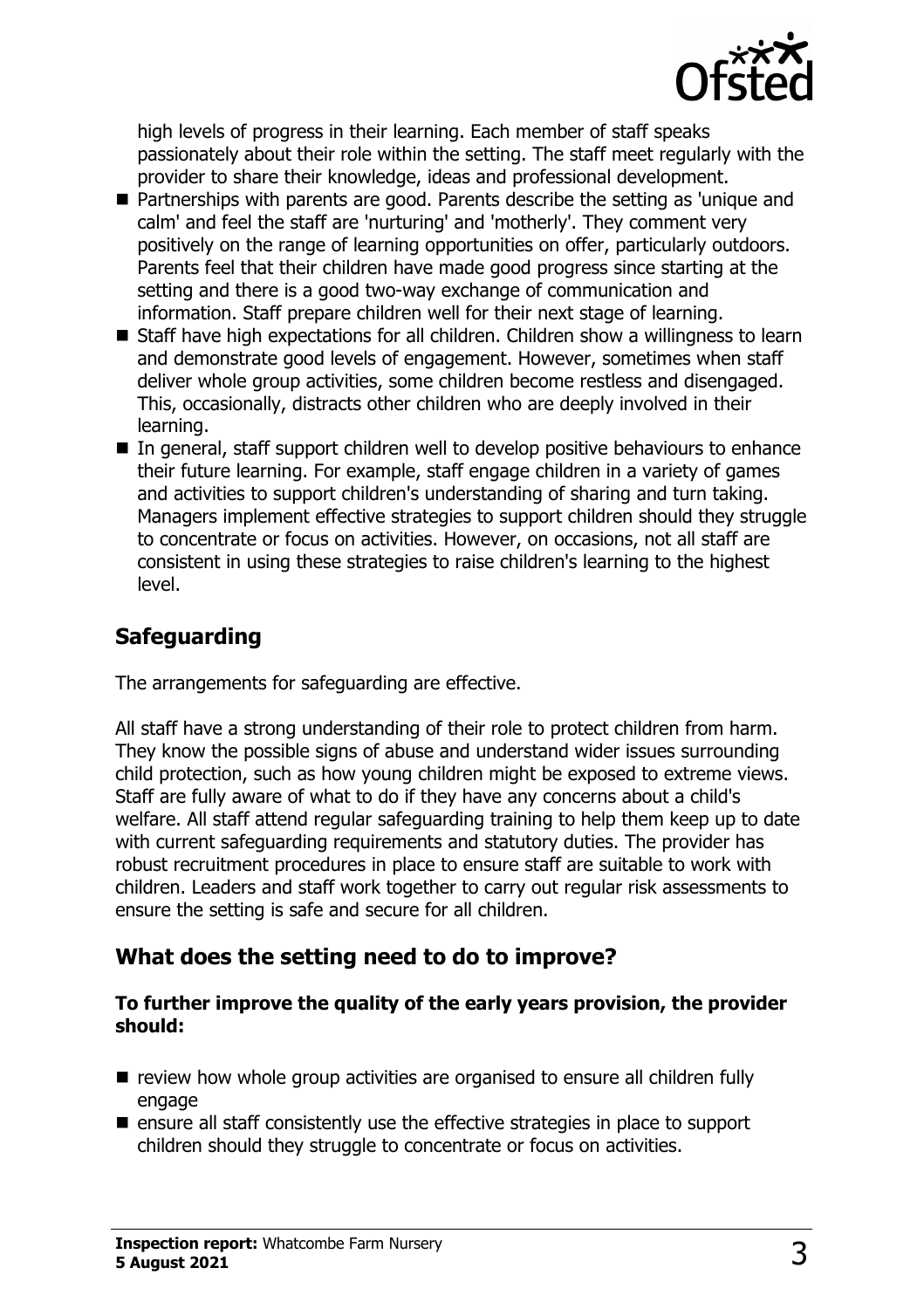

| <b>Setting details</b>                         |                                    |
|------------------------------------------------|------------------------------------|
| Unique reference number                        | EY552148                           |
| <b>Local authority</b>                         | Somerset                           |
| <b>Inspection number</b>                       | 10174240                           |
| <b>Type of provision</b>                       | Childcare on non-domestic premises |
| <b>Registers</b>                               | Early Years Register               |
| Day care type                                  | Full day care                      |
| Age range of children at time of<br>inspection | $2$ to 5                           |
| <b>Total number of places</b>                  | 20                                 |
| Number of children on roll                     | 36                                 |
| Name of registered person                      | Whatcombe Farm Nursery Ltd         |
| Registered person unique<br>reference number   | RP552147                           |
| <b>Telephone number</b>                        | 07799346680                        |
| Date of previous inspection                    | Not applicable                     |

## **Information about this early years setting**

Whatcombe Farm Nursery registered in 2017. The setting is in Frome, Somerset. The setting opens on weekdays all year round. The nursery is closed for a week in the summer holidays and a week at Christmas. The nursery employs 10 members of staff, including the provider who has qualified teacher status. The remaining staff members have appropriate childcare qualifications ranging from level 2 to level 6.

## **Information about this inspection**

#### **Inspector**

Terri Breakwell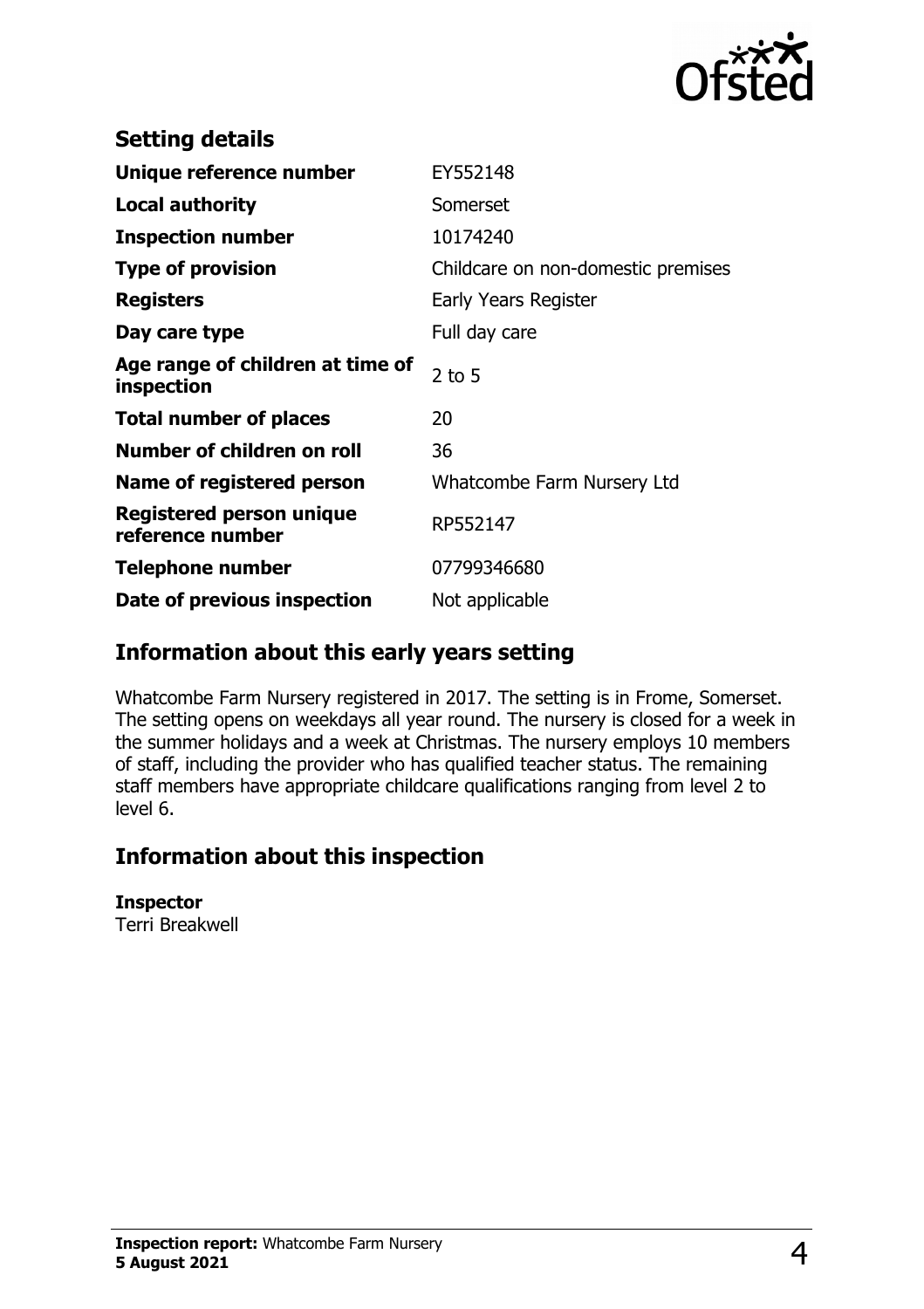

## **Inspection activities**

- $\blacksquare$  This was the first routine inspection the setting received since the COVID-19 (coronavirus) pandemic began. The inspector discussed the impact of the pandemic with the setting and has taken that into account in her evaluation of the setting.
- $\blacksquare$  The provider explained the nursery curriculum during a learning walk with the inspector.
- $\blacksquare$  The provider and the inspector held a meeting together. The inspector looked at a sample of documents, including evidence of staff's suitability.
- $\blacksquare$  The provider and the inspector completed a joint observation of an activity together and discussed the quality of teaching and learning afterwards.
- $\blacksquare$  The inspector held discussions with the manager and staff at appropriate times throughout the inspection.

We carried out this inspection under sections 49 and 50 of the Childcare Act 2006 on the quality and standards of provision that is registered on the Early Years Register. The registered person must ensure that this provision complies with the statutory framework for children's learning, development and care, known as the early years foundation stage.

If you are not happy with the inspection or the report, you can [complain to Ofsted.](http://www.gov.uk/complain-ofsted-report)